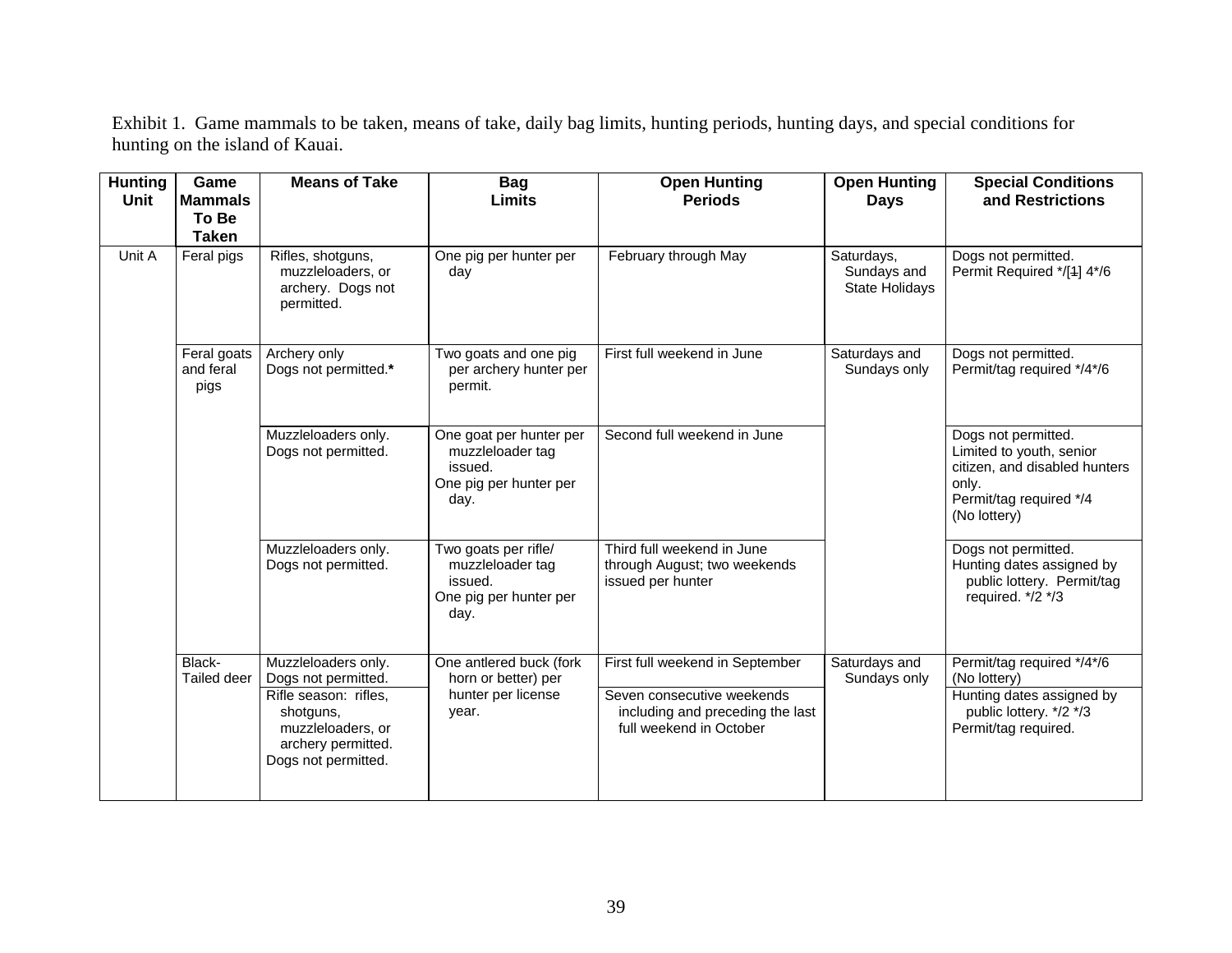| <b>Hunting</b><br>Unit     | Game<br><b>Mammals</b><br>To Be<br><b>Taken</b>                   | <b>Means of Take</b>                                                               | <b>Bag</b><br><b>Limits</b>                                                                           | <b>Open Hunting</b><br><b>Periods</b>          | <b>Open Hunting</b><br><b>Days</b>                                          | <b>Special Conditions</b><br>and Restrictions                                   |
|----------------------------|-------------------------------------------------------------------|------------------------------------------------------------------------------------|-------------------------------------------------------------------------------------------------------|------------------------------------------------|-----------------------------------------------------------------------------|---------------------------------------------------------------------------------|
| Unit B                     | Feral pigs                                                        | Rifles, muzzleloaders,<br>handguns and archery.<br>Dogs are permitted */1          | One pig per hunter per<br>day.                                                                        | Year-round                                     | Fridays,<br>Saturdays,<br>Sundays,<br>Mondays, and<br><b>State Holidays</b> |                                                                                 |
|                            | Feral goats<br>and feral<br>pigs                                  | Rifles, muzzleloaders,<br>shotguns, handguns<br>or archery.                        | Two permit-tags issued<br>per hunter; two goats<br>per permit-tag. One<br>pig per hunter per day.     | May through August.                            |                                                                             | Permit/tag required */2 */3<br>Hunting dates assigned by<br>public lottery. */2 |
|                            | Black-<br>tailed<br>deer and<br>Feral<br>pigs                     | Muzzleloaders only                                                                 | One deer of either sex<br>per muzzleloader tag<br>per license year.<br>One pig per hunter per<br>day. | First full weekend in September                |                                                                             | Permit required */4                                                             |
|                            | Black-<br>tailed<br>deer and<br>Feral<br>pigs                     | Rifles, muzzleloaders,<br>archery or handguns.<br>Dogs are permitted. */1          | One deer of either sex<br>per rifle tag per hunter<br>license year.<br>One pig per hunter per<br>dav. | Second weekend in September<br>through October |                                                                             | Permit/tag required. */3<br>Hunting dates assigned by<br>public lottery. */2    |
| Unit C                     | Feral pigs<br>Feral goats                                         | Rifles, shotguns,<br>muzzleloaders,<br>handguns, archery or<br>dogs and knives*/1  | Two pigs per hunter per<br>day<br>No limit                                                            | Year-round                                     | Fridays,<br>Saturdays,<br>Sundays,<br>Mondays, and<br><b>State Holidays</b> |                                                                                 |
| Unit D                     | Feral pigs                                                        | Archery or dog and knife<br>only*/1                                                | Two pigs per hunter per<br>day                                                                        | January through May                            | Saturdays,<br>Sundays and<br><b>State Holidays</b>                          | Hunting with firearms<br>prohibited                                             |
| Kokee<br><b>State Park</b> | Black-<br>tailed<br>deer and                                      | Archery only.<br>Dogs not permitted.                                               | One deer of either sex<br>Two pigs per hunter per<br>day.                                             | June through August                            |                                                                             |                                                                                 |
|                            | Feral<br>pigs                                                     | Archery and dog and<br>knife only*/1                                               |                                                                                                       | September through December                     |                                                                             |                                                                                 |
| Unit E1                    | Feral goats<br>and feral<br>pigs, and<br>black-<br>tailed<br>deer | Rifles, shotguns,<br>muzzleloaders,<br>handguns, archery, or<br>dogs and knives*/1 | Two animals per hunter<br>per day, any<br>combination                                                 | Year round                                     | Friday through<br>Monday<br>And State<br>Holidays                           | Annual permit required. */4                                                     |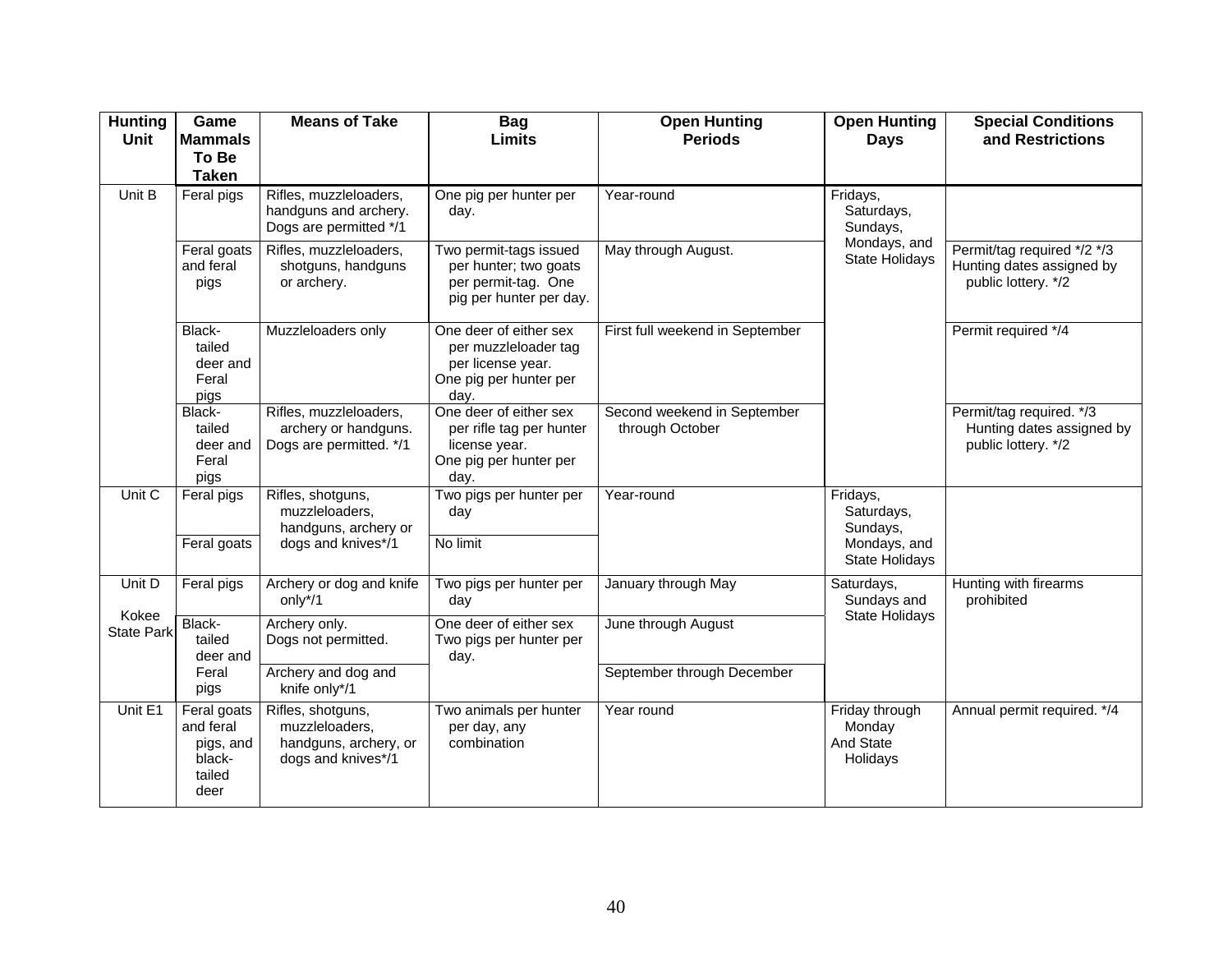| <b>Hunting</b><br>Unit                      | Game<br><b>Mammals</b><br>To Be<br><b>Taken</b>                    | <b>Means of Take</b>                                                                                       | <b>Bag</b><br><b>Limits</b>                                                                               | <b>Open Hunting</b><br><b>Periods</b> | <b>Open Hunting</b><br><b>Days</b>                                          | <b>Special Conditions</b><br>and Restrictions                                                                                                                                         |
|---------------------------------------------|--------------------------------------------------------------------|------------------------------------------------------------------------------------------------------------|-----------------------------------------------------------------------------------------------------------|---------------------------------------|-----------------------------------------------------------------------------|---------------------------------------------------------------------------------------------------------------------------------------------------------------------------------------|
| Unit E2                                     | Feral goats<br>and feral<br>pigs, and<br>black-<br>tailed<br>deer  | Rifles, shotguns,<br>muzzleloaders,<br>handguns,<br>or archery.<br>Dogs permitted                          | Two animals per hunter<br>per day, any<br>combination                                                     | Year round                            | Daily                                                                       | Annual permit required. */4                                                                                                                                                           |
| Unit F                                      | Feral goats<br>and feral<br>pigs                                   | Archery or dog and knife<br>only*/1                                                                        | One pig and two goats<br>per hunter per day                                                               | February through May                  | Fridays,<br>Saturdays,<br>Sundays,<br>Mondays, and<br><b>State Holidays</b> | Hunting with firearms<br>prohibited                                                                                                                                                   |
|                                             |                                                                    | Archery only.<br>Dogs not permitted.                                                                       | One pig and two goats<br>per hunter per day                                                               | July through August                   |                                                                             | Limited to hunters with valid<br>goat archery permits.<br>Hunting with firearms<br>prohibited                                                                                         |
|                                             |                                                                    | Muzzleloaders only.<br>Dogs not permitted.                                                                 | One pig and two goats<br>per hunter per day                                                               | January and June                      |                                                                             | Permit required */4                                                                                                                                                                   |
|                                             | Black-<br>tailed<br>deer,<br>feral<br>goats,<br>and feral<br>pigs. | Archery only.<br>Dogs not permitted.                                                                       | One deer of either sex<br>per hunter per license<br>year.<br>One pig and two goats<br>per hunter per day. | September through December            | Fridays,<br>Saturdays,<br>Sundays,<br>Mondays, and<br>State Holidays        | Hunting with firearms<br>prohibited.<br>Permit/tag required. */4                                                                                                                      |
| Unit G<br>Na Pali<br>Coast<br>State<br>Park | Feral goats<br>and feral<br>pigs                                   | Archery only.<br>Dogs not permitted.                                                                       | No limit                                                                                                  | Year-round                            | Daily - three day<br>permits                                                | Permit/tag required. */4<br>Area is a State Park.<br>Firearms not permitted,<br>except during special<br>hunts. All access and<br>permit conditions subject<br>to landowner approval. |
| Unit H                                      | Feral goats<br>and feral<br>pigs, and<br>black-<br>tailed<br>deer  | Rifles, muzzleloaders,<br>shotguns, handguns,<br>archery or dogs and<br>knives.<br>Dogs are permitted. */1 | Two animals per hunter<br>per day, any combination                                                        | December through July                 | Friday through<br>Monday and<br><b>State Holidays</b>                       | Annual permit required. */4                                                                                                                                                           |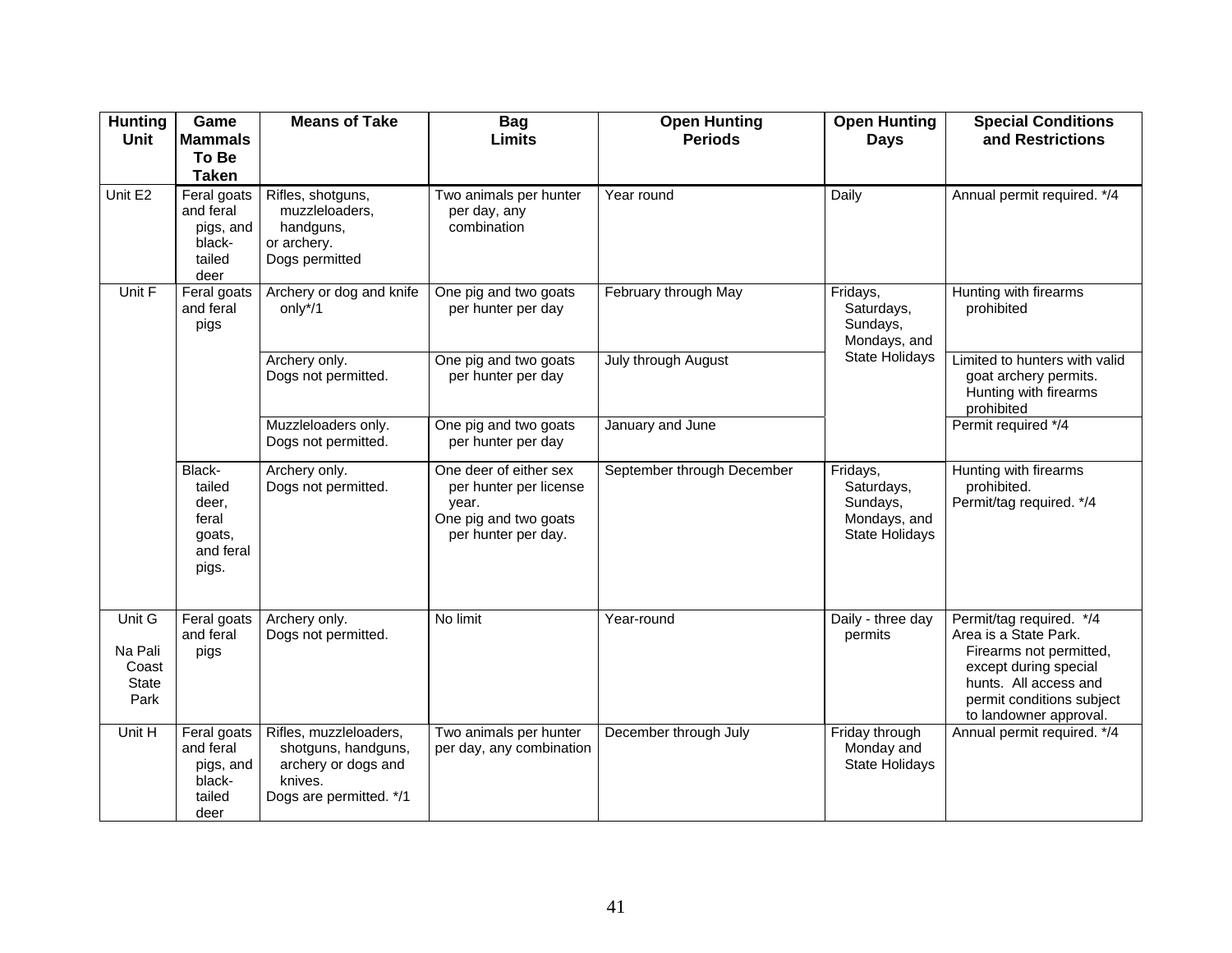| <b>Hunting</b><br><b>Unit</b>          | Game<br><b>Mammals</b><br>To Be<br><b>Taken</b>                   | <b>Means of Take</b>                                                                | <b>Bag</b><br><b>Limits</b>                                                                                       | <b>Open Hunting</b><br><b>Periods</b>                                                                | <b>Open Hunting</b><br><b>Days</b>                    | <b>Special Conditions</b><br>and Restrictions                                                    |
|----------------------------------------|-------------------------------------------------------------------|-------------------------------------------------------------------------------------|-------------------------------------------------------------------------------------------------------------------|------------------------------------------------------------------------------------------------------|-------------------------------------------------------|--------------------------------------------------------------------------------------------------|
| Unit H,<br>cont.                       | Feral goats<br>and feral<br>pigs, and<br>black-<br>tailed<br>deer | Rifles, muzzleloaders,<br>shotguns, handguns,<br>or archery.<br>Dogs not permitted. | Two animals per hunter<br>per day, any<br>combination                                                             | August through November                                                                              | Friday through<br>Monday and<br><b>State Holidays</b> | Annual permit required. */4                                                                      |
| Unit J                                 | Feral pigs                                                        | Archery only.<br>Dogs not permitted.                                                | Two pigs per hunter per<br>day                                                                                    | January through August                                                                               | Saturdays,<br>Sundays and<br><b>State Holidays</b>    | State Park, firearms not<br>permitted. Permit not<br>required.                                   |
|                                        | Black-<br>tailed<br>deer and<br>Feral pigs                        | Archery only.<br>Dogs not permitted.                                                | Two pigs and one deer<br>of either sex per<br>hunter per day                                                      | September through December.                                                                          | Saturdays,<br>Sundays and<br><b>State Holidays</b>    | Firearms not permitted.<br>Permit/tag required for<br>deer. $*/4$                                |
| Unit K                                 | Feral goats<br>and feral<br>pigs                                  | Archery only.<br>Dogs not permitted.                                                | One pig and two goats<br>per hunter per day                                                                       | July through August (See annual<br>goat rifle season instructions for<br>specific hunting days)      | Saturdays,<br>Sundays and<br>State Holidays.          | Goat archery permit<br>required. */4<br>Firearms not permitted.                                  |
|                                        | Feral goats<br>and feral<br>pigs, and<br>black-<br>tailed<br>deer |                                                                                     | One pig and two goats<br>per hunter per day.<br>One deer of either sex<br>per archery hunter per<br>license year. | September through December.<br>(See annual deer season<br>instructions for specific hunting<br>days) |                                                       | Deer archery permit-tag<br>required. */4<br>Firearms not permitted.                              |
| Unit L<br>Waimea<br>Heights<br>Special | Feral pigs<br>& black-<br>tailed deer                             | Archery only.<br>Dogs not permitted.                                                | One pig per hunter per<br>day.<br>One deer of either sex<br>per archery hunter per<br>license year.               | July to August (See annual deer<br>season instructions for specific<br>hunting days)                 | Saturdays and<br>Sundays only                         | Deer archery permit/tag<br>required. */4*/6<br>Firearms not permitted.                           |
| Hunting<br>Area                        |                                                                   | Muzzleloaders only.<br>Dogs not permitted.                                          | One deer of either sex<br>per muzzleload hunter.<br>per license year<br>One pig per hunter per<br>day.            | September to October (See<br>annual deer season instructions<br>for specific hunting days)           |                                                       | Deer muzzleloader<br>permit/tag required. */4*/6<br>Hunting dates assigned by<br>public lottery. |

\*/1 Dogs must be kept under control at all times except when actively pursuing game.

\*/2 Pig hunting is restricted to goat or deer hunters possessing valid rifle or muzzleloader goat or deer permit/tags on their assigned hunting date month before the open season.

\*/3 Hunters must apply for permits. Applications are available two months before the open season. Applicants are assigned hunting dates by lottery one month before the open season. Game tag fees are assessed for this hunt.